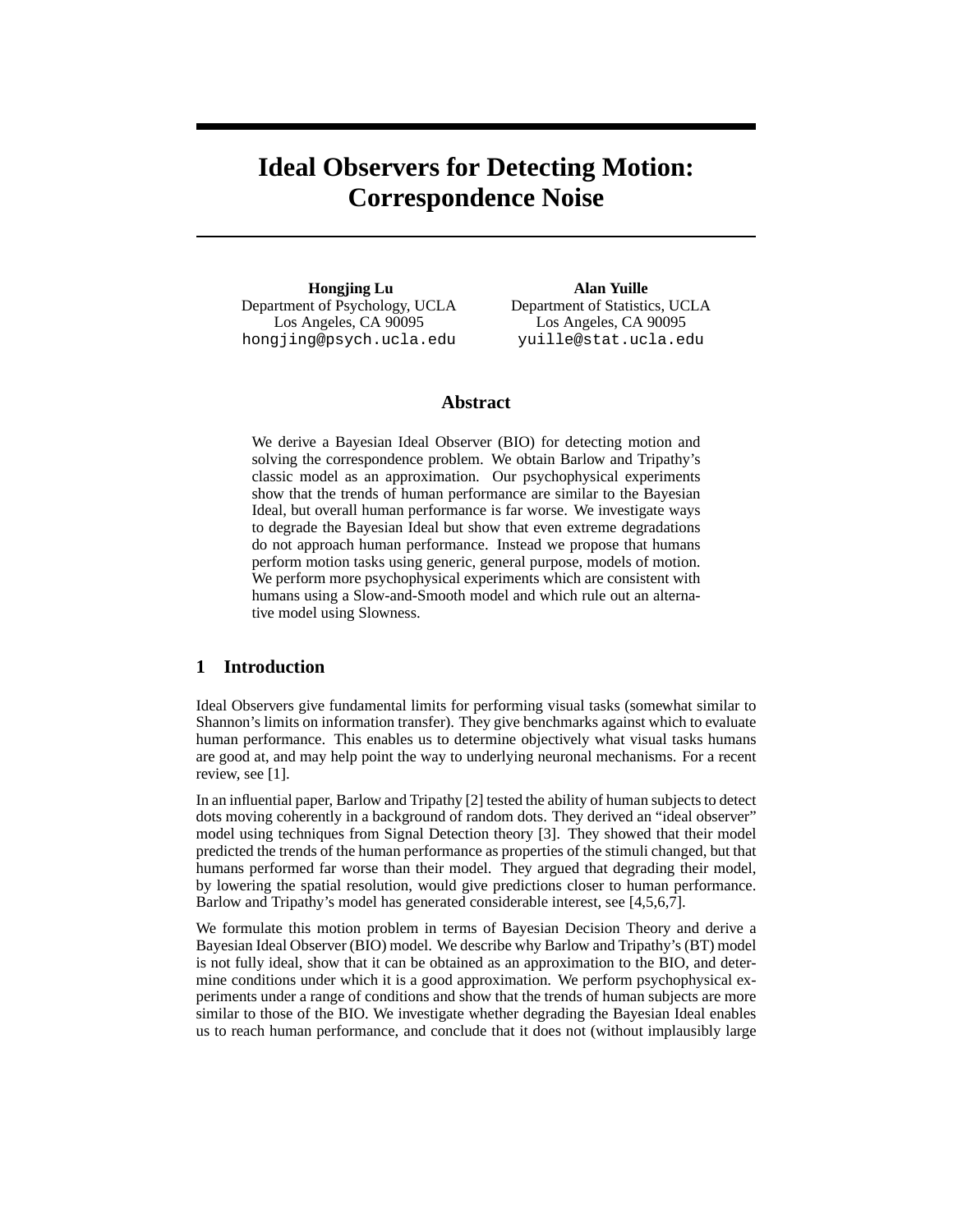deformations). We comment that Barlow and Tripathy's degradation model is implausible due to the nature of the approximations used.

Instead we show that a generic motion detection model which uses a slow-and-smooth assumption about the motion field [8,9] gives similar performance to human subjects under a range of experimental conditions. A simpler approach using a slowness assumption alone does not match new experimental data that we present. We conclude that human observers are not ideal, in the sense that they do not perform inference using the model that the experimenter has chosen to generate the data, but may instead use a general purpose model perhaps adapted to the motion statistics of natural images.

## **2 Bayes Decision Theory and Ideal Observers**

We now give the basic elements of Bayes Decision Theory. The input data is  $D$  and we seek to estimate a binary state  $W$  (e.g. coherent or incoherent motion, horizontal motion to right or to left). We assume models  $P(D|W)$  and  $P(W)$ . We define a decision rule  $\alpha(D)$  and a loss function  $L(\alpha(I), W) = 1 - \delta_{\alpha(D), W}$ . The risk is  $R(\alpha) = \sum_{D,W} L(\alpha(D), W) P(D|W) P(W).$ 

Optimal performance is given by the Bayes rule:  $\alpha^* = \arg \min R(\alpha)$ . The fundamental limits are given by Bayes Risk:  $R^* = R(\alpha^*)$ . Bayes risk is the best performance that can be achieved. It corresponds to ideal performance.

Barlow and Tripathy's (BT) model does not achieve Bayes risk. This is because they used simplification to derive it using concepts from Signal Detection theory (SDT). SDT is essentially the application of Bayes Decision Theory to the task of signal detection but, for historical reasons, SDT restricts itself to a limited class of probability models and is unable to capture the complexity of the motion problem.

#### **3 Experimental Setup and Correspondence Noise**

We now give the details of Barlow and Tripathy's stimuli, their model, and their experiments. The stimuli consist of two image frames with  $N$  dots in each frame. The dots in the first frame are at random positions. For coherent stimuli, see figure (1), a proportion  $CN$ of dots move coherently left or right horizontally with a fixed translation motion with displacement T. The remaining  $N(1 - C)$  dots in the second frame are generated at random. For incoherent stimuli, the dots in both frames are generated at random.

Estimating motion for these stimuli requires solving the correspondence problem to match dots between frames. For coherent motion, the noise dots act as *correspondence noise* and make the matching harder, see the rightmost panel in figure (1).

Barlow and Tripathy perform two types of binary forced choice experiments. In *detection experiments*, the task is to determine whether the stimuli is coherent or incoherent motion. For *discrimination experiments*, the goal is to determine if the motion is to the right or the left.

The experiments are performed by adjusting the fraction  $C$  of coherently moving dots until the human subject's performance is at threshold (i.e. 75 percent correct). Barlow and Tripathy's (BT) model gives the proportion of dots at threshold to be  $C_{\theta} = 1/\sqrt{Q - N}$ where Q is the size of the image lattice. This is approximately  $1/\sqrt{Q}$  (because  $N < Q$ ) and so is independent of the density of dots. Barlow and Tripathy compare the thresholds of the human subjects with those of their model for a range of experimental conditions which we will discuss in later sections.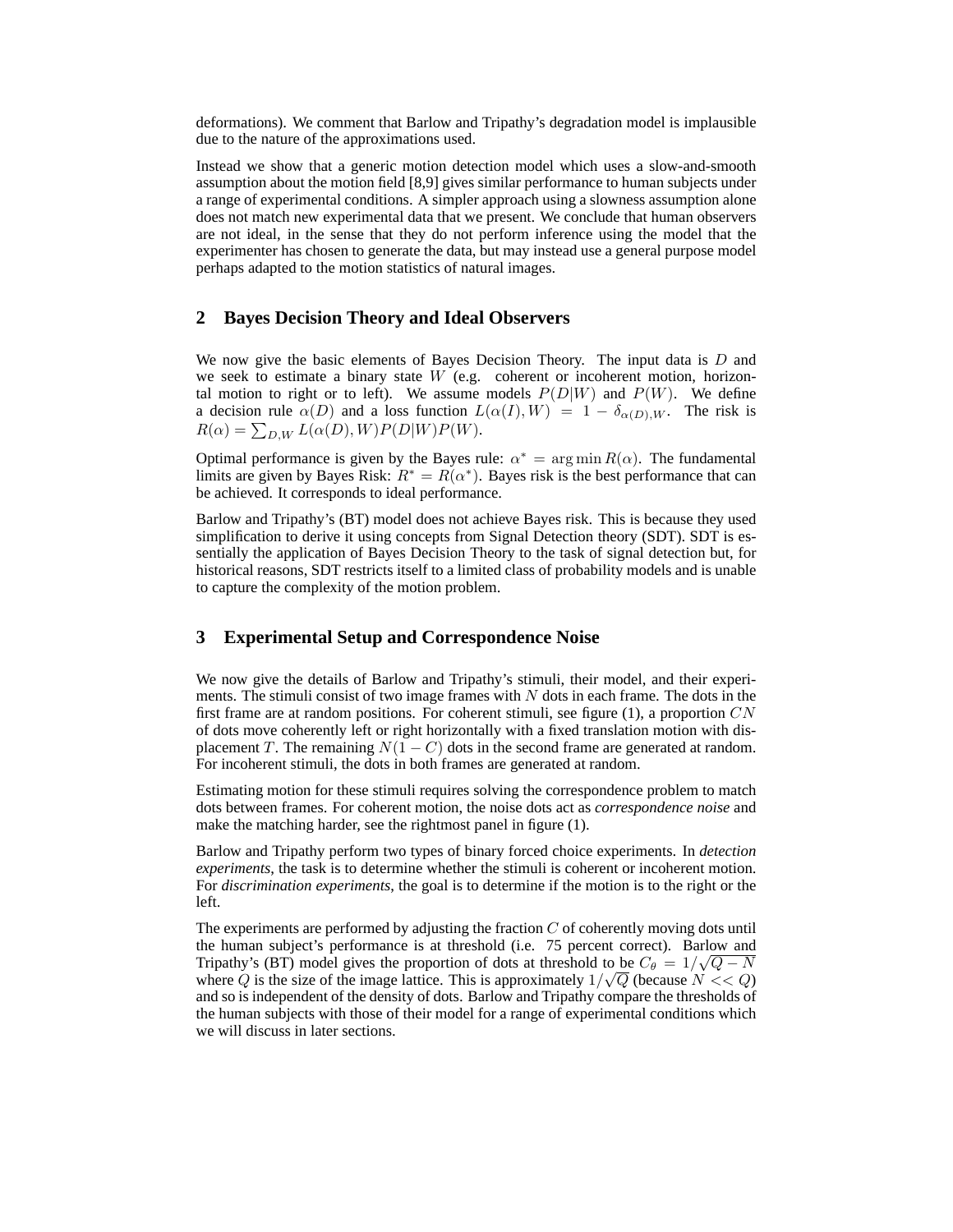

Figure 1: The left three panels show coherent stimuli with  $N = 20, C = 0.1, N = 20, C =$ 0.5 and  $N = 20, C = 1.0$  respectively. The closed and open circles denote dots in the first and second frame respectively. The arrows show the motion of those dots which are moving coherently. Correspondence noise is illustrated by the far right panel showing that a dot in the first frame has many candidate matches in the second frame.

#### **4 The Bayesian Ideal Model**

We now compute the Bayes rule and Bayes risk by taking into account exactly how the data is generated. We denote the dot positions in the first and second frame by  $D = \{x_i : i = \}$  $1,...,N$ ,  $\{y_a : a = 1,...,N\}$ . We define correspondence variables  $V_{ia} : V_{ia} = 1$  if  $x_i \rightarrow$  $y_a$ ,  $V_{ia} = 0$  otherwise.

The generative model for the data is given by:

$$
P(D|\text{Coh}, T) = \sum_{V_{ia}} P(\lbrace y_a \rbrace | \lbrace x_i \rbrace, \lbrace V_{ia} \rbrace, T) P(\lbrace V_{ia} \rbrace) P(\lbrace x_i \rbrace) \text{ coherent},
$$
  
\n
$$
P(D|\text{Incoh}) = P(\lbrace y_a \rbrace) P(\lbrace x_i \rbrace), \text{incoherent}.
$$
 (1)

The prior distributions for the dot positions  $P({x_i})$ ,  $P({y_a})$  allow all configurations of the dots to be equally likely. They are therefore of form  $P({x_i}) = P({y_a}) = \frac{(Q-N)!}{Q!}$ <br>where Q is the number of lattice points. The model  $P({y_a}]{x_i}_{\cdot}$ ,  ${V_{ia}}, T$  for coherent motion is  $P({y_a}|\{x_i\}, \{V_{ia}\}, T) = \frac{(Q-N)!}{(Q-CN)!} \prod_{ia} (\delta_{y_a, x_i+T})^{V_{ia}}$ . We set the priors  $P({V_{ia}})$  to be the uniform distribution. There is a constraint  $\sum_{ia} V_{ia} = CN$  (since only CN dots move coherently).

This gives:

$$
P(D|\text{Incoh}) = \frac{(Q-N)!}{Q!} \frac{(Q-N)!}{Q!},
$$
  
\n
$$
P(D|\text{Coh}, T) = \left\{ \frac{(N-CN)!}{(N)!} \frac{(N-CN)!}{(N)!} \right\}^{2} (CN)! \sum_{V_{ia}} \prod_{ia} \left( \delta_{y_a+T, x_i} \right)^{V_{ia}}.
$$

These can be simplified further by observing that  $\sum_{V_{ia}} \prod_{ia} (\delta_{y_a,x_i+T})^{V_{ia}} = \frac{\Psi!}{(\Psi - M)!M!}$ where  $\Psi$  is the total number of matches – i.e. the number of dots in the first frame that have a corresponding dot at displacement  $T$  in the second frame (this includes "fake" matches due to change alignment of noise dots in the two frames).

The Bayes rule for performing the tasks are given by testing the log-likelihood ratios: (i)  $\log \frac{P(D|\text{Coh},T)}{P(D|\text{Coh},T)}$  for detection (i.e. coherent versus incoherent), and (ii)  $\log \frac{P(D|\text{Coh},T)}{P(D|\text{Coh},T)}$  for discrimination (i.e. motion to right or to left). For detection, the log-likelihood ratio is a function of  $\Psi$ . For discrimination, the log-likelihood ratio is a function of the number of matches to the right  $\Psi_r$  and to the left  $\Psi_l$ . It is straightforward to calculate the Bayes risk and determine coherence thresholds.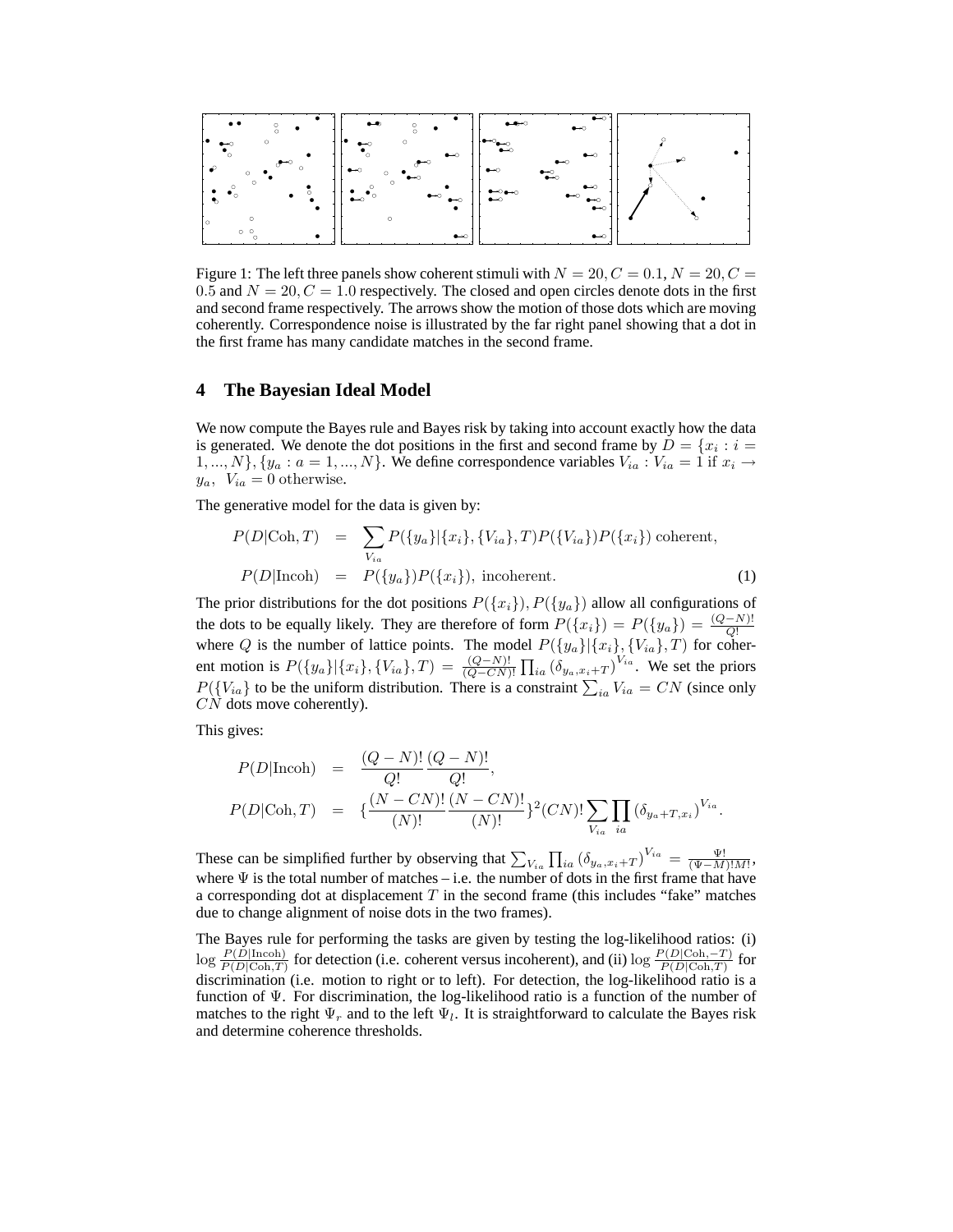We can rederive Barlow and Tripathy's model as an approximation to the Bayesian Ideal. They make two approximations: (i) they model the distribution of  $\psi$  as Binomial, (ii) they use  $d'$ . Both approximations are very good near threshold, except for small  $N$ . The use of d' can be justified if  $P(\Psi | \text{Coh}, T)$  and  $P(\Psi | \text{Incoh})$  are Gaussians with similar variance. This is true for large  $N = 1000$  and a range of C but not so good for small  $N = 100$ , see figure (2).



Figure 2: We plot  $P(\Psi | \text{Coh}, T)$  and  $P(\Psi | \text{Incoh})$ , shown as  $P(\Psi | C)$  and  $P(\Psi | N)$  respectively, for a range of  $N$  and  $C$ . One of Barlow and Tripathy's two approximations are justified if the distributions are Gaussian with the same variance. This is true for large  $N$ (left two panels) but fails for small  $N$  (right two panels). Note that human thresholds are roughly 30 times higher than for BIO (the scales on graphs differ).

We computed the coherence threshold for the BIO and the BT models for  $N = 100$  to  $N =$ 1000, see the second and fourth panels in figure (3). As described earlier, the BT threshold is approximately independent of the number  $N$  of dots. Our computations showed that the BIO threshold is also roughly constant except for small  $N$  (this is not surprising in light of figure (2). This motivated psychophysics experiments to determine how humans performed for small N (this range of dots was not explored in Barlow and Tripathy's experiments).

All our data points are from 300 trials using QUEST, so errors bars are so small that we do not include them.

We performed the detection and discrimination tasks with translation motion  $T = 16$  (as in Barlow and Tripathy). For detection and discrimation, the human subject's thresholds showed similar trends to the thresholds for BIO and BT. But human performance at small  $N$  are more consistent with BIO, see figure (3).



Figure 3: The left two panels show detection thresholds – human subjects (far left) and BIO and BT thresholds (left). The right two panels show discrimination thresholds – human subjects (right) and BIO and BT (far right).

But probably the most striking aspect of figure (3) is how poorly humans perform compared to the models. The thresholds for BIO are always higher than those for BT, but these differences are almost negligible compared to the differences with the human subjects. The experiments also show that the human subject trends differ from the models at large N. But these are extreme conditions where there are dots on most points on the image lattice.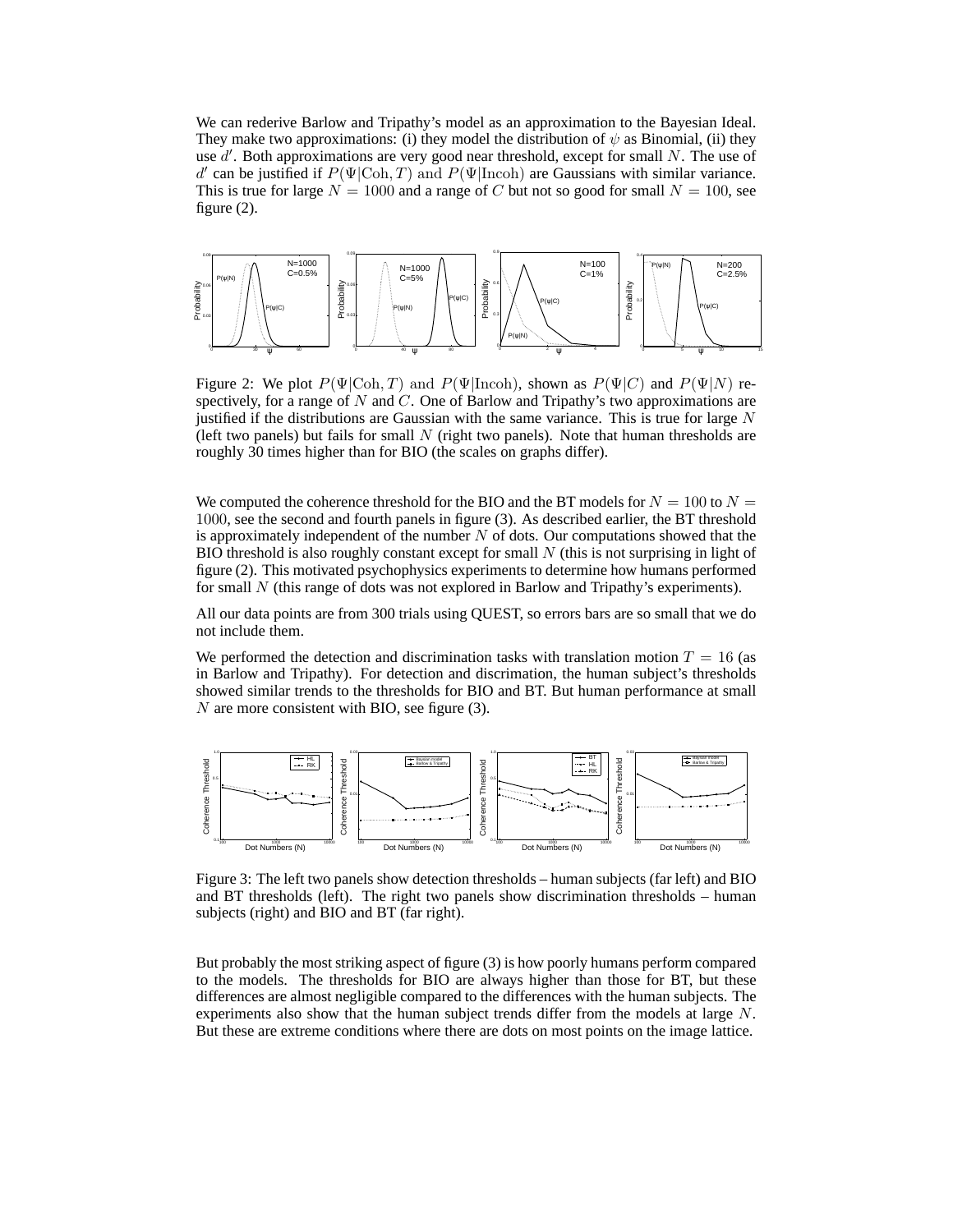#### **5 Degradating the Ideal Observer Models**

We now degrade the Bayes Ideal model to see if we can obtain human performance. We consider two mechanisms: (A) Humans do not know the precise value of the motion translation T. (B) Humans have poor spatial uncertainty. We will also combine both mechanisms.

For  $(A)$ , we model lack of knowledge of the velocity  $T$  by summing over different motions. We generate the stimuli as before from  $P(D|\text{Incoh})$  or  $P(D|\text{Coh},T)$ , but we make the decision by thresholding:  $\log \frac{\sum_{T} P(D | \text{Coh}, T) P(T)}{P(D | \text{Incoh})}$ .

For (B), we model lack of spatial resolution by replacing  $P({y_a}|\{x_i\}, {V_{ia}}\}) =$ <br>  $(Q-N)!$   $\Pi$   $V \in \mathcal{S}$  by  $P({y_a}|\{x_i\}, {V_{ia}}\})$   $T) = (Q-N)!$   $\Pi$   $V \in \mathcal{S}$   $(Q-N)!$  $\frac{(Q-N)!}{(Q-CN)!}$   $\prod_{ia} V_{ia} \delta_{y_a,x_i+t}$  by  $P({y_a}]{x_i}, \{V_{ia}\}, T) = \frac{(Q-N)!}{(Q-CN)!}$   $\prod_{ia} V_{ia} f_W(y_a, x_i+t)$ . Here W is the width of a spatial window, so that  $f_W(a, b) = 1/W^2$ , if  $|a - b| <$ W;  $f_W(a, b) = 0$ , otherwise.

Our calculations, see figure (4), show that neither (A) nor (B) not their combination are sufficient to account for the poor performance of human subjects. Lack of knowledge of the correct motion (and consequently summing over several models) does little to degrade performance. Decreasing spatial resolution does degrade performance but even huge degradations are insufficient to reach human levels. Barlow and Tripathy [2] argue that they can degrade their model to reach human performance but the degradations are huge and they occur in conditions (e.g.  $N = 50$  or  $N = 100$ ) where their model is not a good approximation to the true Bayesian Ideal Observer.



Figure 4: Comparing the degraded models to human performance. We use a log-log plot because the differences between humans and model thresholds is very large.

#### **6 Slowness and Slow-and-Smooth**

We now consider an alternative explanation for why human performance differs so greatly from the Bayesian Ideal Observer. Perhaps human subjects do not use the ideal model (which is only known to the designer of the experiments) and instead use a general purpose motion model. We now consider two possible models: (i) a slowness model, and (ii) a slow and smooth model.



Figure 5: The coherence threshold as a function of N for different translation motions T. From left to right, human subject (HL), human subject (RK), 2DNN (shown for  $T = 16$ only), and 1DNN. In the two right panels we have drawn the average human performance for comparision.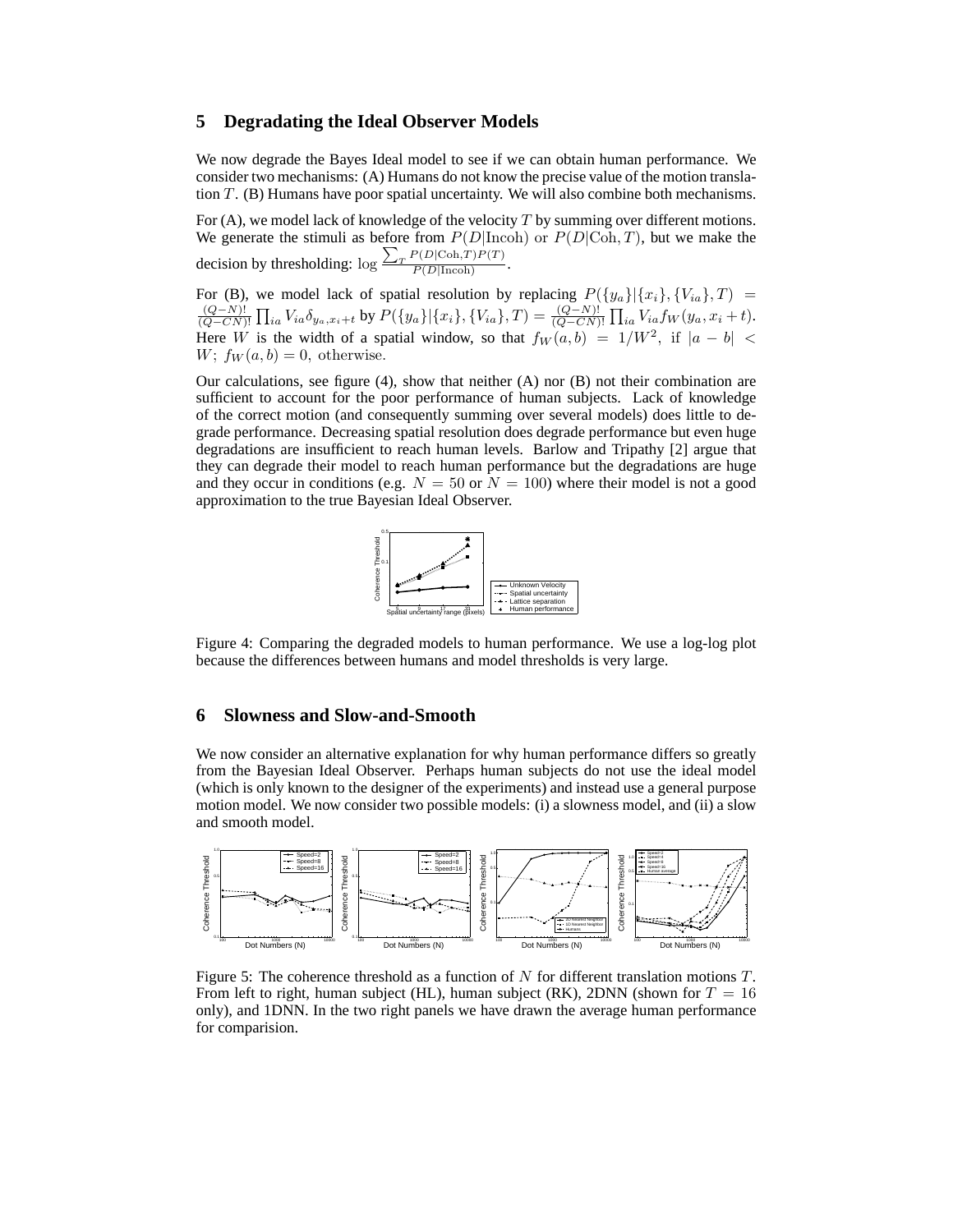The slowness model is partly motivated by Ullman's minimal mapping theory [10] and partly by the design of practical computer vision tracking systems. This model solves the correspondence problem by simply matching a dot in the first frame to the closest dot in the second frame. We consider a 2D nearest neighbour model (2DNN) and a 1D nearest neighbour model (1DNN), for which the matching is constrained to be in horizontal directions only. After the motion has been calculated we perform a log-likelihood test to solve the discrimination and detection tasks. This enables us to calculate coherence thresholds, see figure (5). Both 1DNN and 2DNN predict that correspondence will be easy for small translation motions even when the number of dots is very large. This motivates a new class of experiments where we vary the translation motion.

Our experiments show that 1DNN and 2DNN are poor fits to human performance. Human performance thresholds are relatively insensitive to the number  $N$  of dots and the translation motion T, see the two left panels in figure (5). By contrast, the 1DNN and 2DNN thresholds are either far lower than humans for small  $N$  or far higher at large  $N$  with a transition that depends on T. We conclude that the 1DNN and 2DNN models do not match human performance.



Figure 6: The motion flows from Slow-and-Smooth for  $N = 100$  as functions of C and T. From left to right,  $C = 0.1, C = 0.2, C = 0.3, C = 0.5$ . From top to bottom,  $T = 4, T = 8, T = 16$ . The closed and open circles denote dots in the first and second frame respectively. The arrows indicate the motion flow specified by the Slow-and-Smooth model.

We now consider the Slow-and-Smooth model [8,9] which has been shown to account for a range of motion phenomena. We use a formulation [8] that was specifically designed for dealing with the correspondence problem.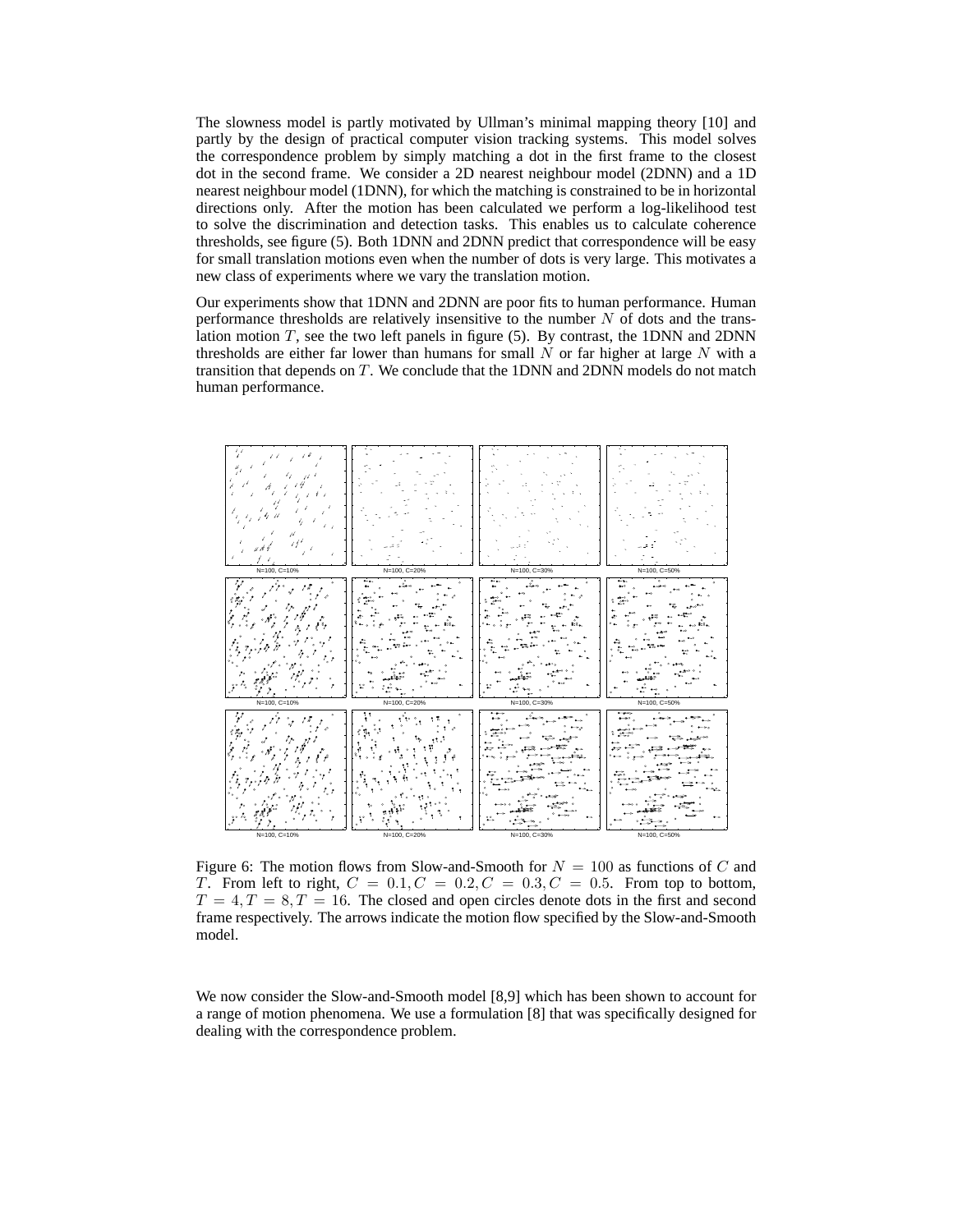This gives a model of form  $P(V, v | \{x_i\}, \{y_a\}) = (1/Z)e^{-E[V, v]/T_m}$ , where

$$
E[V, v] = \sum_{i=1}^{N} \sum_{a=1}^{N} V_{ia}(y_a - x_i - v(x_i))^2 + \lambda ||Lv||^2 + \zeta \sum_{i=1}^{N} V_{i0},
$$
 (2)

L is an operator that penalizes slow-and-smooth motion and depends on a paramters  $\sigma$ , see Yuille and Grzywacz for details [8]. We impose the constraint that  $\sum_{i=a}^{N} V_{ia} = 1, \forall i$ , which enforces that each point i in the first frame is either unmatched, if  $V_{i0} = 1$ , or is matched to a point  $a$  in the second frame.

We implemented this model using an EM algorithm to estimate the motion field  $v(x)$  that maximizes  $P(v|\{x_i\}, \{y_a\}) = \sum_V P(V, v|\{x_i\}, \{y_a\})$ . The parameter settings are  $T_m = 0.001$ ,  $\lambda = 0.5$ ,  $\zeta = 0.01$ ,  $\sigma = 0.2236$ . (The size of the units of length are normalized by the size of the image). The size of  $\sigma$  determines the spatial scale of the interaction between dots [8]. This parameter settings estimate correct motion directions in the condition that all dots move coherently,  $C = 1.0$ .

The following results, see figure (6), show that for 100 dots ( $N = 100$ ) the results of the slow-and-smooth model are similar to those of the human subjects for a range of different translation motions. Slow-and-Smooth starts giving coherence thresholds between  $C = 0.2$ and  $C = 0.3$  consistent with human performance. Lower thresholds occurred for slower coherent translations in agreement with human performance.

Slow-and-Smooth also gives thresholds similar to human performance when we alter the number  $N$  of dots, see figure (7). Once again, Slow-and-Smooth starts giving the correct horizontal motion between  $c = 0.2$  and  $c = 0.3$ .



Figure 7: The motion fields of Slow-and-Smooth for  $T = 16$  as a function of c and N. From left to right,  $C = 0.1, C = 0.2, C = 0.3, C = 0.5$ . From top to bottom,  $N =$  $50, N = 100, N = 1000$ . Same conventions as for previous figure.